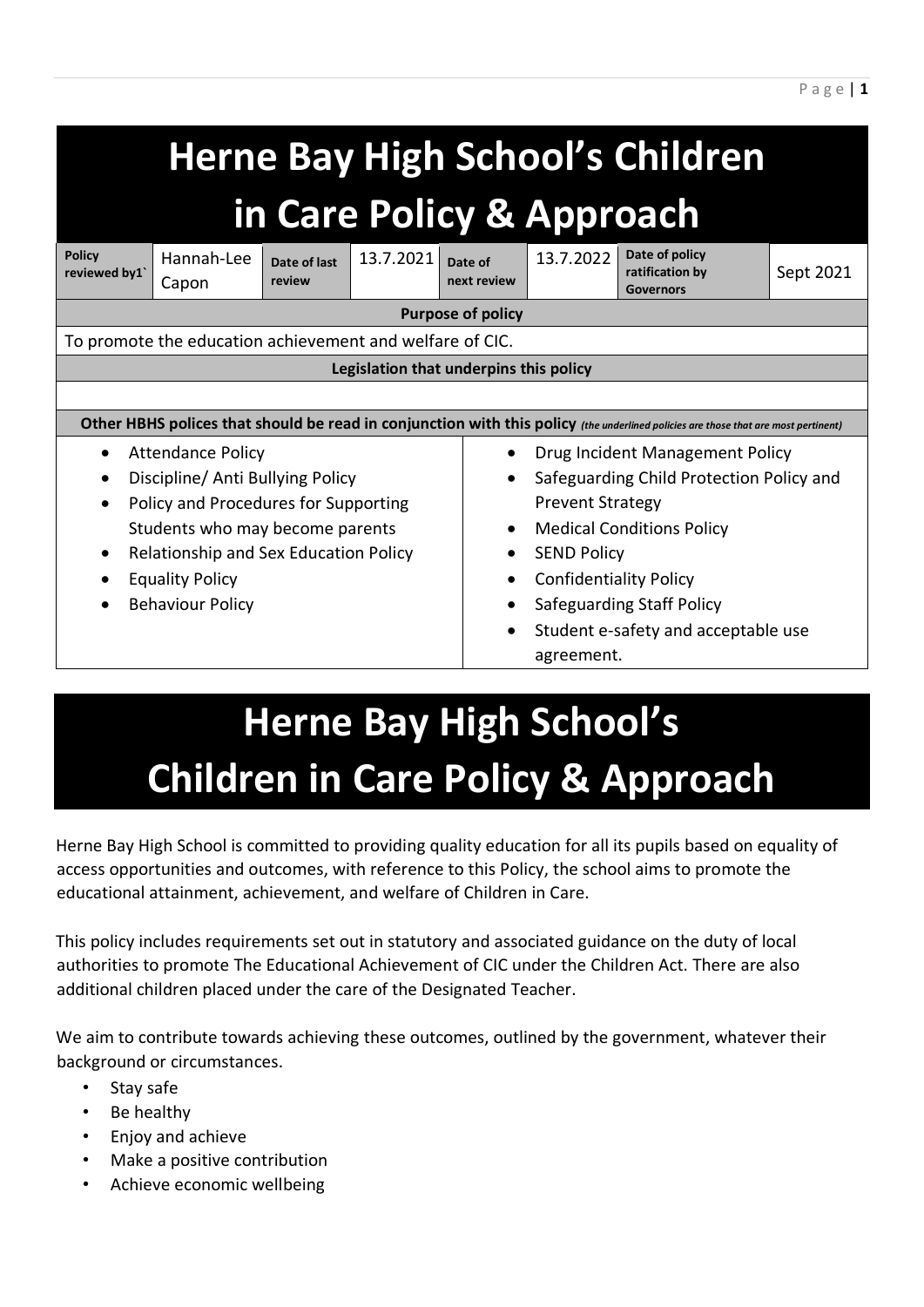As corporate parents this school believes in the principals of good parenting by;

- Giving priority to education
- Listening to children
- Providing stability and continuity
- Taking corporate responsibility
- Promoting inclusion
- Raising standards
- Intervening early
- Celebrating success

Children in Care (CiC) are one of the most vulnerable groups in society. Most of the Children in Care have suffered abuse or neglect. It is nationally recognised that there is considerable educational underachievement of this group when compared to their peers. This can result in poor exam success rates in comparison with the general population leading to fewer Children in Care progressing to Higher Education and following progression pathways that will lead to future aspirations, success, and well-being.

Under the Children Act 1989, a child is looked after by a local authority if he or she is in their care or provided with accommodation for more than 24 hours by the authority. This includes:

- Children who are accommodated under a voluntary agreement with their parents (section 20)
- Children who are the subjects of a care order (section 31) or interim care order (section 38)
- Children who are the subjects of emergency orders for their protection (sections 44)
- Children who are compulsorily accommodated this includes children remanded to the local authority or subject to a criminal justice supervision order with a residence requirement (section 21)
- This also includes previously looked-after pupils who are no longer looked after in England and Wales because they are the subject of an adoption, special guardianship, or child arrangements order, or were adopted from 'state care' outside England and Wales.

The term 'in care' refers to children who are subject to a care order by the courts under section 31 of the Children Act 1989 – they may live with foster carers, in a Children's Home, in a residential school, with relatives or with parents under supervision or may be previously looked after children who are subject of an adoption, special guardianship or child arrangements order, or were adopted from 'state care' outside England and Wales.

Children who are cared for on a voluntary basis are 'accommodated' by the local authority under section 20 of the Children Act – they may live in foster care, in a Children's home or in a residential school.

All these groups are said to be 'Children in Care' (CiC). They may be looked after by our local authority or may be in the care of another authority by living in ours.

Key staff include:

- The Designated Person for Children in Care is
- The Senior Leadership Team member with responsibility for Children in Care is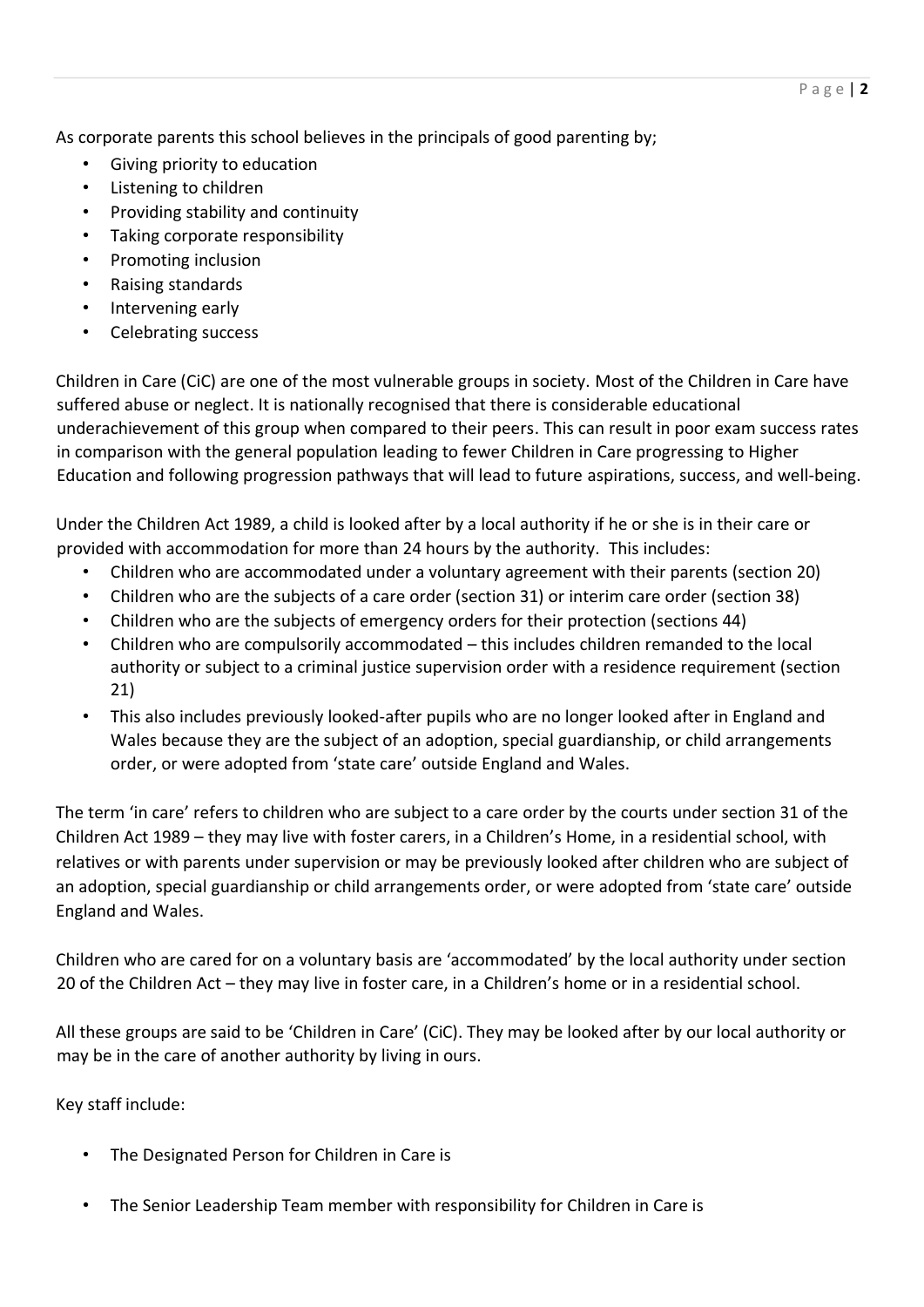# **Aims**

The aims of the school are to:

- Ensure that school policies and procedures are followed for Children in Care as for all children
- Ensure that CIC have access to a broad and balanced curriculum which meet their needs and ability
- Provide a differentiated curriculum appropriate to the individuals needs and ability
- Ensure that carers and social workers of CIC pupils are kept informed of their child's progress and attainment
- Ensure that CIC pupils are involved, where practicable, in decisions affecting their future provision.
- Ensure CIC have the same opportunities as those not considered in care and are able to access these.

# **Admissions**

The admissions committee endorses the Kent County Council Policy for the admission of Children in Care. Due to care placement changes, CIC may enter school mid-term if agreed Herne Bay High School can meet need. This school believes that it is vital that we give each CIC a positive welcome and full support for their induction and to help them settle and be part of our learning community.

## **Inclusion**

This policy recognises that all pupils are entitled to a balanced, broadly based curriculum. This CIC Policy reinforces the need for teaching that is fully inclusive. The Governing Body will ensure the school makes appropriate provision for all CIC. This also includes extra-curricular activities where CIC have the same opportunities as those who are not.

# **Allocation of Resources**

Herne Bay High School will ensure that the school allocates resources to support appropriate provision for CIC, meeting the objectives set out in this policy. We will work in partnership with Kent Virtual School for Kent CIC and other Virtual Schools for students who are from other Local Authorities, to ensure that CIC receive the full range of support to which they are entitled to enable them to make progress and achieve.

# **Monitoring the progress of CIC**

The social worker for the CIC initiates a Personal Education Plan – PEP – within 20 days of the pupil joining the school, or of entering care, and ensures that the child or young person is actively involved. (Where the child is placed in an emergency the Personal Education Plan should be initiated within 10 working days of them becoming looked after).

A Personal Education Plan should be linked to but not duplicate or conflict with information in any other plans. Targets in the plan should be reviewed three times each academic year.

Herne Bay High School assesses each CIC pupil's attainment on entry to ensure continuity of learning. The school has a Designated Teacher to support the Personal Education Plan process. Following the initial Personal Education Plan, the role of the Designated Teacher is to liaise with other agencies involved to arranged further Personal Education Plan review meetings and to provide copies of the Personal Education Plan to the social worker, specialist teacher from the virtual school or other virtual school where the child is from another Local Authority, Designed Teacher Link School and other agencies. The Designated teacher then ensures that three Personal Education Plan meetings occur over the academic year with all appropriate professionals.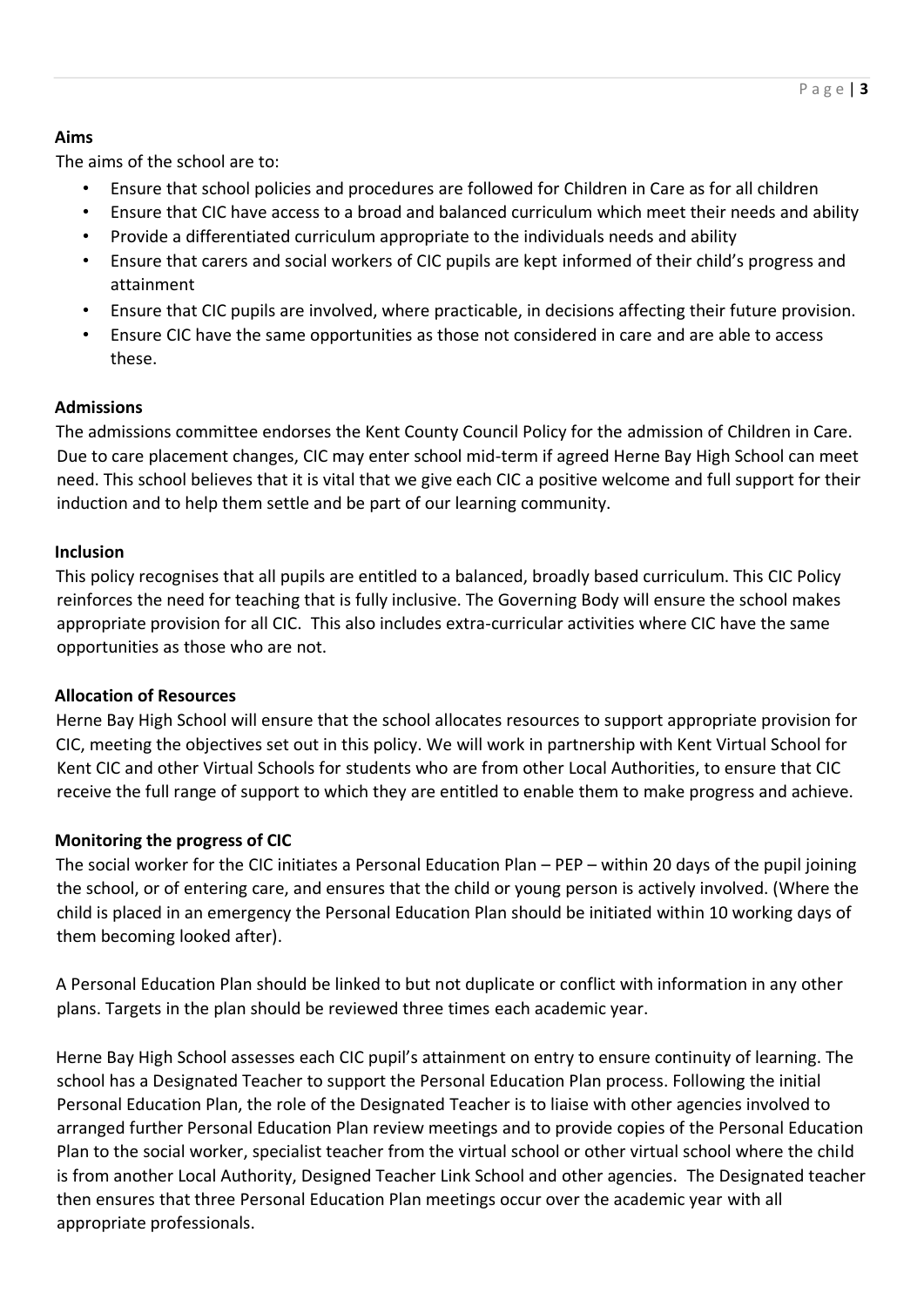## **Record Keeping**

The Designated Lead is to maintain a thorough knowledge of all the CIC in school and has access to their relevant contact details including parents, carers, Kent Virtual School specialist staff, or other Virtual School specialists for those CIC students who are from other Local Authorities, teacher/support worker and social worker. The status of CIC is identified within the school's information systems so that information is readily available as required.

## **Staff Development**

Part of the Designated teachers' role is to raise awareness of issues associated with CIC within the school and disseminate information. Staff training on various CPD related issues will occur when deemed appropriate over the academic year with opportunities for staff to access external training if appropriate.

#### **Partnership with parents/carers and care workers**

We believe in developing a strong partnership with parents/carers and care workers to enable CIC to achieve their potential to aid their future economic well-being. Review meetings are an opportunity to further this collaboration and partnership working.

#### **Links with external agencies/organisations**

We recognise the important contributions that external support services make in supporting CIC.

Colleagues from the following support services may be involved with individual CIC: •

Social care worker/Community care worker/Residential child care worker

- Kent Virtual School for CIC
- Other Virtual Schools for CIC from other Local Authorities
- Educational psychologist and others from Local Authority SEN services
- Medical officers
- CAMHS
- Education Welfare Officers
- Youth Offending Services
- School councillor
- Speech and Language Therapist
- **Psychotherapist**
- Occupational Therapist

#### **CIC Policy Review and Evaluation**

We undertake a thorough review of the CIC Policy and approach each year. The outcomes of this review inform the School Improvement Plan.

## **ROLES AND RESPONSIBILITIES The**

## **Designated Person will:**

- Be an advocate for CIC within school
- Be proactive in identifying ways in which the school can raise attainment of CIC
- Work in partnership with Kent Virtual School, and/or other Virtual Schools for those students who are from other Local Authorities, providing progress data on the progress of CIC
- Give regard to the impact of relevant decisions for CIC on both the CIC and the rest of the school community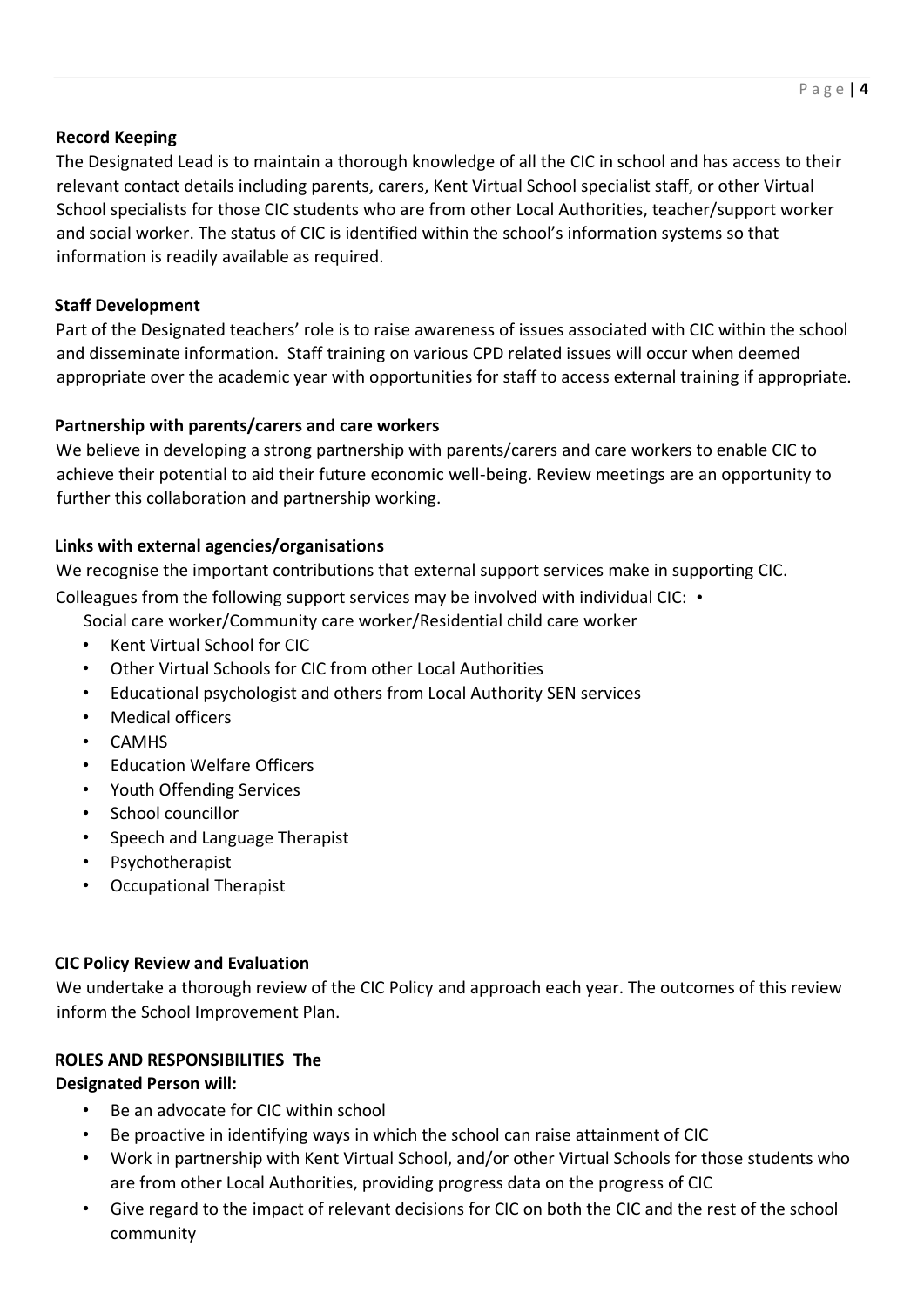- Know all the CIC in school, including those in the care of other authorities, and ensure the availability of all relevant details from school record-keeping systems as required
- Attend relevant training about CIC and disseminate information and good practice to other staff
- Influence school policy and practice for CIC
- Act as the key liaison professional for other agencies and carers in relation to CIC, seeking advice from Kent Virtual School, and/or other Virtual Schools for those students from other Local Authorities, when appropriate
- Ensure that CIC receive a positive welcome on entering school, especially mid-year and offer additional support wherever possible
- Ensure that all CIC have an appropriate Personal Education Plan that is completed within 20 days of joining the school or of entering care and ensure that the young person contributes to the plan
- Arrange and contribute to Personal Education Plan Review meetings
- Keep Personal Education Plans and other records up to date and review Personal Education Plans at transfer and six monthly intervals
- Monitor the targets set out in the Personal Education Plan
- Convene an urgent multi-agency meeting if a CIC is experiencing difficulties or is at risk of exclusion
- Ensure confidentiality on individual children, sharing confidentiality and personal information on a need to know basis, bearing in mind the wishes of the individual pupil
- Act as the key adviser for staff and governors on issues relevant to CIC
- Ensure that care and school liaison is effective including invitations to meetings and other school events
- Actively encourage and promote out of hours learning and extra-curricular activities for CIC to ensure they have equal opportunities
- Ensure a speedy transfer of information, records and coursework, where appropriate, when a CIC transfers to another educational placement
- Report to the governors on CIC in the school and inform of any policy and practice development
- Agree with the social worker the appropriate people to invite to parents' evenings and other events
- Prepare reports for Governor meetings to include:
	- The number of CIC on roll and the confirmation that they have a Personal Education Plan PEP
	- Their attendance compared to other pupils
	- Their attainment compared to other pupils
	- The number if any of fixed term or permanent exclusions
	- The destinations of pupils who leave the school
- Attend meetings as appropriate such as the admission, disciplinary and exclusion of CIC
- Ensure that any Special Educational Needs are addressed in conjunction with the SENCO and in accordance with the Special Educational Needs Code of Practice.

# **All School staff will:**

- Positively promote the raising of a CIC's self esteem
- Have high expectations of the education and personal achievements of CIC
- Keep the Designated Teacher informed about a CIC's progress
- Ensure any CIC are supported sensitively, and that confidentiality is maintained
- Follow school procedures